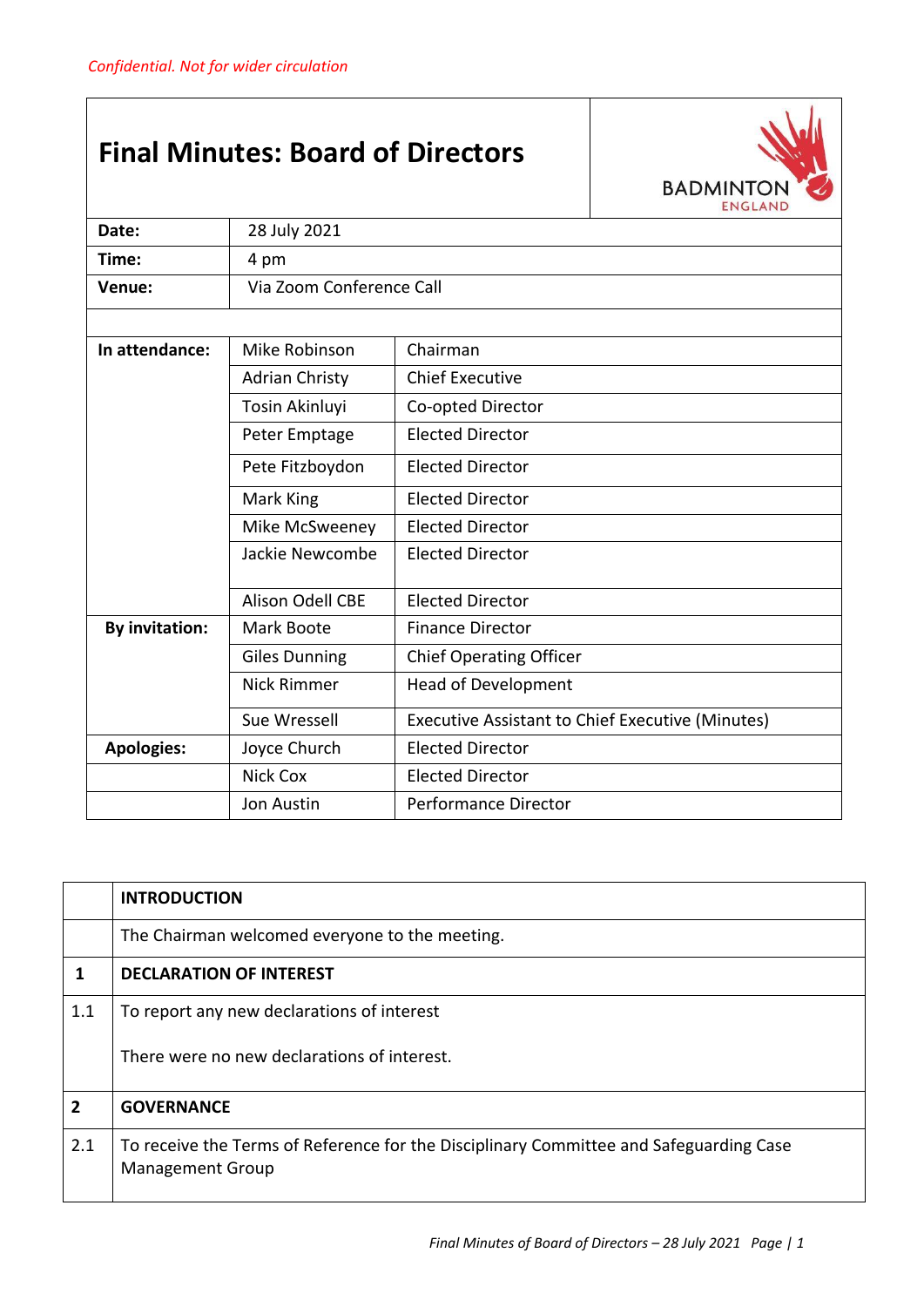|     | The Board received the Terms of Reference and the following comments were noted:                                                                                                                                                                                                                                                                                                                                                                                                                                                 |
|-----|----------------------------------------------------------------------------------------------------------------------------------------------------------------------------------------------------------------------------------------------------------------------------------------------------------------------------------------------------------------------------------------------------------------------------------------------------------------------------------------------------------------------------------|
|     | The Board were updated on the changes proposed for the Safeguarding Case<br>$\bullet$<br>Management Group and the relationship between the Group and the Disciplinary<br>Committee.<br>The Disciplinary Committee had previously met when a disciplinary issue arose.<br>$\bullet$<br>However, more regular meetings were being proposed to ensure a more pro-active<br>approach to compliance with disciplinary processes.<br>The Safeguarding Case Management Group is an operational group which provides advice<br>$\bullet$ |
|     | and scrutiny for the Safeguarding team on safeguarding cases and supports them on<br>actions that need to be taken. It also ensures the policies and procedures are up to date<br>and appropriate. It is made up of staff members and experts in safeguarding and is<br>currently chaired by the Ethics and Compliance Manager. An independent Chair is<br>currently being sought to take the pressure off the staff team.                                                                                                       |
|     | Some cases raised at the Safeguarding Case Management Group might be forwarded to<br>the Disciplinary Committee to be discussed but most are passed to Sports Resolutions to<br>be resolved as part of the national safeguarding project                                                                                                                                                                                                                                                                                         |
|     | The Disciplinary Committee Terms of Reference would be updated to remove the Chair of<br>$\bullet$<br>the Board of Directors from the membership, to allow for issues to be raised up to the<br>Board if necessary.                                                                                                                                                                                                                                                                                                              |
|     | [REDACTED]<br>$\bullet$                                                                                                                                                                                                                                                                                                                                                                                                                                                                                                          |
|     | Within the revised Code of Sports Governance, it was likely that a Board member will<br>$\bullet$<br>need to be identified as having responsibility for wellbeing and safety. It was not yet<br>clear what expertise/experience the Board member might need to fulfil this role.                                                                                                                                                                                                                                                 |
|     | The Child Protection in Sport Unit undertakes a yearly review which indicates whether<br>$\bullet$<br>the sport has met the national standards. An action plan is agreed where additional<br>action is needed by the sport.                                                                                                                                                                                                                                                                                                      |
|     | An update on safeguarding cases is provided to the Board at each main meeting and any<br>$\bullet$<br>cases with a risk is highlighted directly to the Board.                                                                                                                                                                                                                                                                                                                                                                    |
|     | The Terms of Reference were agreed and a further review would be undertaken before<br>Christmas, once the requirements of the revised Code of Governance were known.<br>(ACTION: NR)                                                                                                                                                                                                                                                                                                                                             |
|     | Please refer to the Action Items Register for updated actions (appended).                                                                                                                                                                                                                                                                                                                                                                                                                                                        |
| 2.2 | To discuss further our organisation culture and values                                                                                                                                                                                                                                                                                                                                                                                                                                                                           |
|     | Discussion on the organisation's culture and values would continue at the Board meeting in<br>September and the Board were updated on the surveys that would be undertaken shortly:                                                                                                                                                                                                                                                                                                                                              |
|     | Denison have been contracted to provide a culture survey to be sent to all staff, Board<br>٠<br>members, Advisory Board members and other Committee stakeholders.                                                                                                                                                                                                                                                                                                                                                                |
|     | The survey would be circulated on Thursday 29 July and remain open until Friday 20<br>$\bullet$<br>August to allow all staff to complete the survey, including those currently at the Olympic<br>Games and those travelling for the Paralympic Games. Two reminders would be sent<br>about the survey before the closing date.                                                                                                                                                                                                   |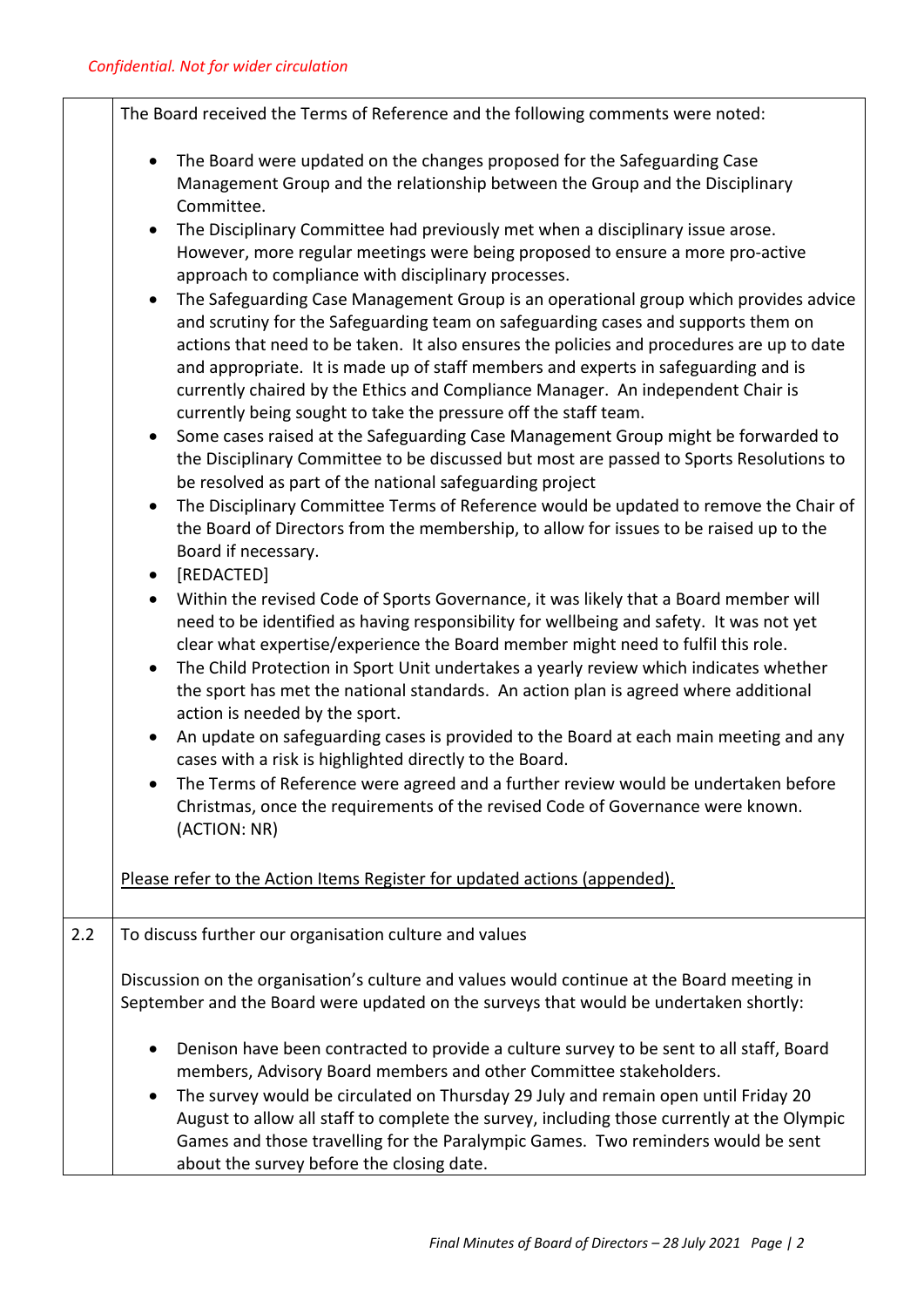|     | A report of the findings will be presented to the Board at the September meeting and<br>$\bullet$<br>data would then be shared with staff in October.<br>Additional modules could be considered once the data was understood.<br>$\bullet$<br>CMT were asked to encourage staff to complete the survey and be as open and honest as<br>$\bullet$<br>possible.<br>An additional 'Walk the Floor' Health Check would be undertaken by UK Sport with all of<br>$\bullet$<br>the programme athletes, coaches and direct staff [REDACTED].<br>Terms of Reference would be drawn up and the Performance Director would be expected<br>$\bullet$<br>to be heavily involved in this. A number of members of the Board of Directors and the GB<br>Board were due to discuss the TORs in mid-August, ahead of them being signed off by UK<br>Sport. The ToR will be shared with the Board in August.<br>The whole process was likely to be completed by early December if the Panel are able to<br>$\bullet$<br>come in on the proposed dates of 16-21 September.<br>In addition to the two surveys above, a deeper review will be undertaken of the<br>$\bullet$<br>performance pathway system. The detail of this will be shared with the Board in due<br>course.<br>Please refer to the Action Items Register for updated actions (appended). |
|-----|----------------------------------------------------------------------------------------------------------------------------------------------------------------------------------------------------------------------------------------------------------------------------------------------------------------------------------------------------------------------------------------------------------------------------------------------------------------------------------------------------------------------------------------------------------------------------------------------------------------------------------------------------------------------------------------------------------------------------------------------------------------------------------------------------------------------------------------------------------------------------------------------------------------------------------------------------------------------------------------------------------------------------------------------------------------------------------------------------------------------------------------------------------------------------------------------------------------------------------------------------------------------------------------------------------------------------------------|
| 2.3 | To appoint the Senior Independent Director                                                                                                                                                                                                                                                                                                                                                                                                                                                                                                                                                                                                                                                                                                                                                                                                                                                                                                                                                                                                                                                                                                                                                                                                                                                                                             |
|     |                                                                                                                                                                                                                                                                                                                                                                                                                                                                                                                                                                                                                                                                                                                                                                                                                                                                                                                                                                                                                                                                                                                                                                                                                                                                                                                                        |
|     | The Chair reminded the Board of the paper shared with them at the previous meeting which<br>provided the requirements of the role of Senior Independent Director (SID). Directors had been<br>encouraged to express their interest in the role and Jackie Newcombe was the only Director to<br>put her name forward. Jackie's appointment as SID was agreed by the Board.<br>Decision:<br>a) The Board approved Jackie Newcombe to the role of Senior Independent Director                                                                                                                                                                                                                                                                                                                                                                                                                                                                                                                                                                                                                                                                                                                                                                                                                                                             |
| 3   | <b>STRATEGY</b>                                                                                                                                                                                                                                                                                                                                                                                                                                                                                                                                                                                                                                                                                                                                                                                                                                                                                                                                                                                                                                                                                                                                                                                                                                                                                                                        |
| 3.1 | To receive the EDI progress report                                                                                                                                                                                                                                                                                                                                                                                                                                                                                                                                                                                                                                                                                                                                                                                                                                                                                                                                                                                                                                                                                                                                                                                                                                                                                                     |
|     | The Board received the paper and were updated on the progress of the Equality, Diversity and<br>Inclusion Strategy work. The following comments were noted:<br>Equality, Diversity and Inclusion (EDI) must be seen as being integral to everything<br>$\bullet$<br>Badminton England does and provides a lens through which decisions are made.<br>The work on the strategy was very much a journey and would take some time to work<br>$\bullet$<br>through. Prioritising the work undertaken would be important.<br>The four key themes of the work were noted as Providing Leadership, Raising Awareness,<br>$\bullet$<br>Driving Inclusion and Tackling Inequalities.<br>The Strategy will be presented to the Board at the September meeting. It will be a<br>$\bullet$<br>headline strategy, with an initial action plan that includes key actions for the early stages<br>but this will need to be updated in the following 6-12 months due to the different reviews<br>taking place and the Sport England funding outcome.                                                                                                                                                                                                                                                                                                    |
|     | From 2022 an annual action plan will be produced.                                                                                                                                                                                                                                                                                                                                                                                                                                                                                                                                                                                                                                                                                                                                                                                                                                                                                                                                                                                                                                                                                                                                                                                                                                                                                      |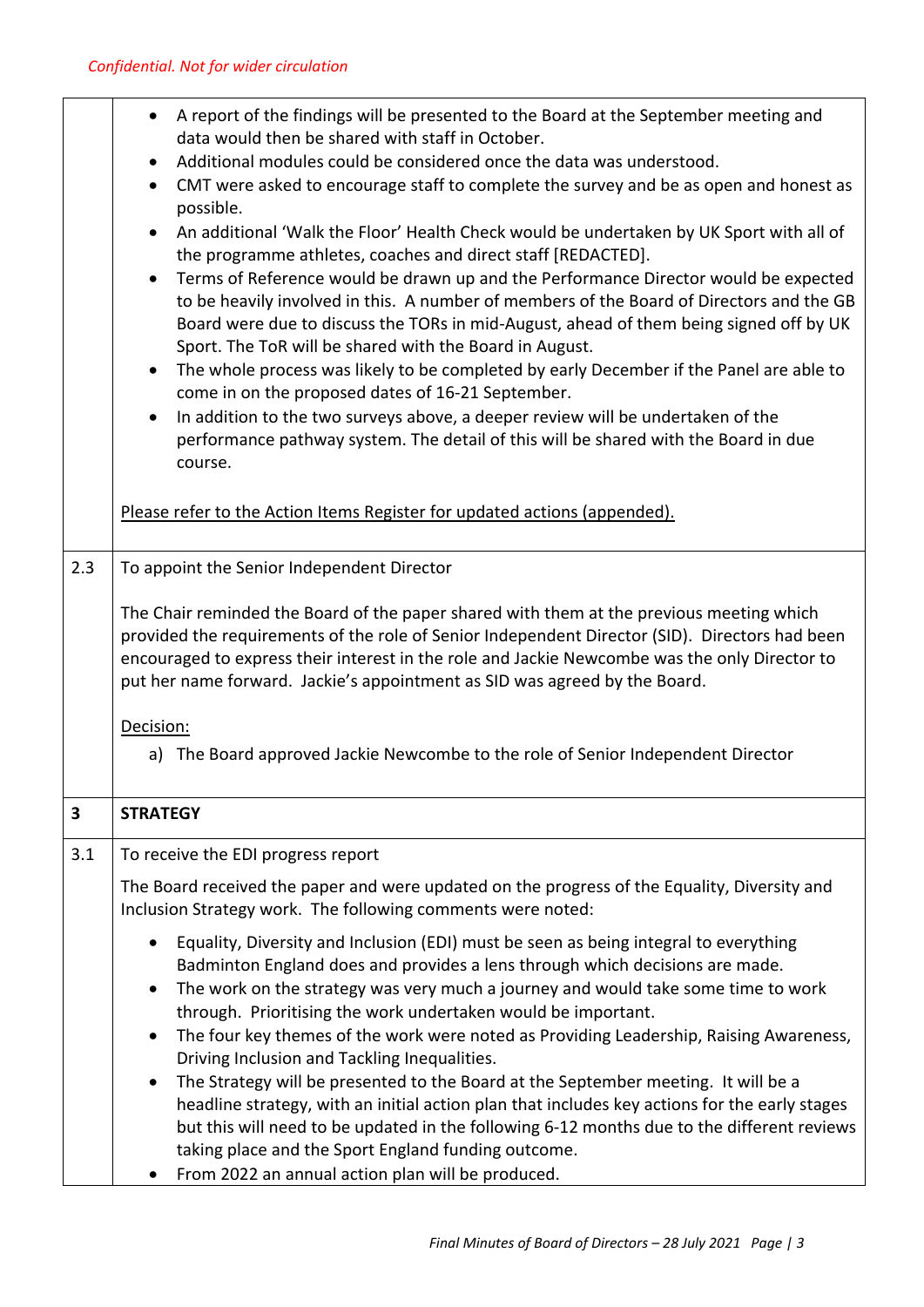|     | Some work is already taking place. An inclusion hub has been set up to support the<br>$\bullet$<br>badminton community; 19 people are working as inclusion champions within their<br>communities and many coaches have been trained to deliver disability badminton. Two<br>large scale festivals are due to be held over the Summer and it is hoped that some of the<br>Paralympian Athletes might attend with their medals too.<br>The EDI strategy would overlay the overall Strategy review to ensure inclusion runs<br>$\bullet$<br>throughout the work of the organisation.<br>It was recognised that the EDI Strategy would consolidate the work already being done<br>$\bullet$<br>and provide accountability for this work moving forward.                                                                                                                                                                                                                                                                                                                                                                                                                                                                                                                                                                                                                                                                                                                                                                                                                                                                                                                                                                                                                                                                                                                                                                                                                                                                                                   |
|-----|-------------------------------------------------------------------------------------------------------------------------------------------------------------------------------------------------------------------------------------------------------------------------------------------------------------------------------------------------------------------------------------------------------------------------------------------------------------------------------------------------------------------------------------------------------------------------------------------------------------------------------------------------------------------------------------------------------------------------------------------------------------------------------------------------------------------------------------------------------------------------------------------------------------------------------------------------------------------------------------------------------------------------------------------------------------------------------------------------------------------------------------------------------------------------------------------------------------------------------------------------------------------------------------------------------------------------------------------------------------------------------------------------------------------------------------------------------------------------------------------------------------------------------------------------------------------------------------------------------------------------------------------------------------------------------------------------------------------------------------------------------------------------------------------------------------------------------------------------------------------------------------------------------------------------------------------------------------------------------------------------------------------------------------------------------|
| 3.2 | To receive the Strategy Review progress report                                                                                                                                                                                                                                                                                                                                                                                                                                                                                                                                                                                                                                                                                                                                                                                                                                                                                                                                                                                                                                                                                                                                                                                                                                                                                                                                                                                                                                                                                                                                                                                                                                                                                                                                                                                                                                                                                                                                                                                                        |
|     | The Board received the paper and were updated on the progress of the Strategy Review work to<br>date. The following additional comments/points were noted:                                                                                                                                                                                                                                                                                                                                                                                                                                                                                                                                                                                                                                                                                                                                                                                                                                                                                                                                                                                                                                                                                                                                                                                                                                                                                                                                                                                                                                                                                                                                                                                                                                                                                                                                                                                                                                                                                            |
|     | Progress against the current objectives within the strategy "Discover Badminton" had<br>$\bullet$<br>been reviewed. The trajectory up to the pandemic was very good. However, evaluation<br>against 2020/21 was very difficult due to the pandemic.<br>The post pandemic landscape is difficult to assess. Facilities are still an issue for return to<br>$\bullet$<br>play, not just for availability but also the costs for using many facilities had risen.<br>The Strategy Review Group noted that the Discover Badminton strategy was written for<br>$\bullet$<br>the whole of the game but found that it describes a series of disparate activities.<br>Additional work will be required to bring these activities together into an integrated plan.<br>There were two lenses to the work of the strategy: recover and reinvent.<br>$\bullet$<br>Focus must currently be on how to bring back the sport so that we can move forward<br>$\bullet$<br>with fundamental issues that must be addressed beyond a recovery plan.<br>Consideration was being given to how the strategy is cascaded to the badminton<br>$\bullet$<br>community, making it clear what Badminton England is trying to do and the role of<br>everyone within badminton.<br>Objectives for each workstreams were being written so that the Strategy can be re-<br>$\bullet$<br>launched together with an operational plan to explain how the strategy will be delivered.<br>A focused, simple document would be necessary to ensure all stakeholders can<br>understand the strategy and how it will be delivered and how they fit within the strategy.<br>Identifying and prioritising the main initial focus of work would be important.<br>$\bullet$<br>The Board agreed the direction of travel for the Strategy.<br>$\bullet$<br>It was expected that the work on the ecosystem, workstreams and outline structure of<br>$\bullet$<br>the operational plan would be undertaken by the end of September. This would include<br>input from the EDI strategy. (ACTION: GD) |
|     | Please refer to the Action Items Register for updated actions (appended).                                                                                                                                                                                                                                                                                                                                                                                                                                                                                                                                                                                                                                                                                                                                                                                                                                                                                                                                                                                                                                                                                                                                                                                                                                                                                                                                                                                                                                                                                                                                                                                                                                                                                                                                                                                                                                                                                                                                                                             |
| 3.3 | To receive an update on the Sport England Investment process                                                                                                                                                                                                                                                                                                                                                                                                                                                                                                                                                                                                                                                                                                                                                                                                                                                                                                                                                                                                                                                                                                                                                                                                                                                                                                                                                                                                                                                                                                                                                                                                                                                                                                                                                                                                                                                                                                                                                                                          |
|     | The Board were updated on the work undertaken on the funding bid so far and the meeting to<br>discuss this in the previous week. A working party had been set up to move this work forward so<br>that the bid could be submitted to Sport England on Friday 6 August. Additional comments were<br>noted:                                                                                                                                                                                                                                                                                                                                                                                                                                                                                                                                                                                                                                                                                                                                                                                                                                                                                                                                                                                                                                                                                                                                                                                                                                                                                                                                                                                                                                                                                                                                                                                                                                                                                                                                              |
|     | Nick Rimmer was thanked for his hard work in putting the initial detail into the bid.<br>$\bullet$                                                                                                                                                                                                                                                                                                                                                                                                                                                                                                                                                                                                                                                                                                                                                                                                                                                                                                                                                                                                                                                                                                                                                                                                                                                                                                                                                                                                                                                                                                                                                                                                                                                                                                                                                                                                                                                                                                                                                    |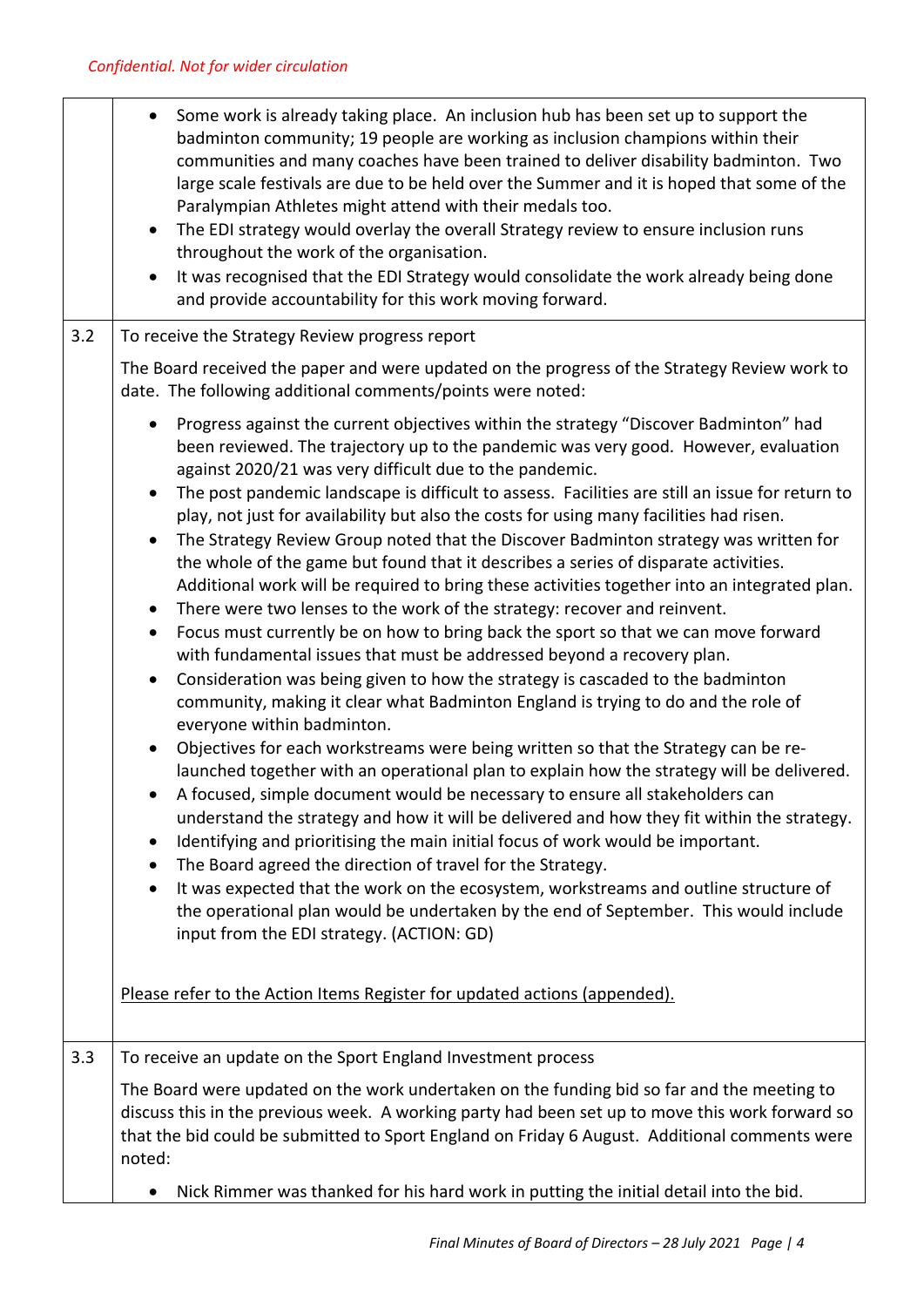|     | An initial conversation about the bid was due to be held with Sport England on Friday 30<br>٠<br>July with feedback from them on the initial submission.<br>More detail would be added to the document following Sport England feedback.<br>٠<br>The Board members on the working group felt that the submission was coming together<br>well.<br>The working draft would be shared with the Board, together with initial responses from<br>Sport England on Friday 30 July for the Board to review over the weekend and provide<br>feedback by Monday 2 August.<br>The working group was due to meet on Wednesday 4 August and the final draft would be<br>shared with the Board on Thursday 5 August for any final comments ahead of the<br>submission on 6 August.<br>Please refer to the Action Items Register for updated actions (appended). |
|-----|---------------------------------------------------------------------------------------------------------------------------------------------------------------------------------------------------------------------------------------------------------------------------------------------------------------------------------------------------------------------------------------------------------------------------------------------------------------------------------------------------------------------------------------------------------------------------------------------------------------------------------------------------------------------------------------------------------------------------------------------------------------------------------------------------------------------------------------------------|
| 3.4 | To receive a proposal to host a BWF ParaBadminton World Circuit Level 1 Tournament<br>The Board received the proposal and was updated on the contents of the paper.                                                                                                                                                                                                                                                                                                                                                                                                                                                                                                                                                                                                                                                                               |
|     | [REDACTED]<br>Decision:<br>a) The Board approved the proposal to bid to host a BWF ParaBadminton World Circuit<br>Level 1 Tournament                                                                                                                                                                                                                                                                                                                                                                                                                                                                                                                                                                                                                                                                                                              |
|     | Please refer to the Action Items Register for updated actions (appended).                                                                                                                                                                                                                                                                                                                                                                                                                                                                                                                                                                                                                                                                                                                                                                         |
| 4   | <b>MINUTES and ACTION POINTS</b>                                                                                                                                                                                                                                                                                                                                                                                                                                                                                                                                                                                                                                                                                                                                                                                                                  |
| 4.1 | To approve the minutes of the Board of Directors' meetings held on 26 May and 23 June 2021                                                                                                                                                                                                                                                                                                                                                                                                                                                                                                                                                                                                                                                                                                                                                        |
|     | The Minutes were approved nem com.                                                                                                                                                                                                                                                                                                                                                                                                                                                                                                                                                                                                                                                                                                                                                                                                                |
|     | Decision:<br>a) The Board approved the minutes of the Board of Directors' meeting held on 26 May and<br>23 June 2021                                                                                                                                                                                                                                                                                                                                                                                                                                                                                                                                                                                                                                                                                                                              |
| 4.2 | To review actions Requiring Attention only contained within the Action Items Register                                                                                                                                                                                                                                                                                                                                                                                                                                                                                                                                                                                                                                                                                                                                                             |
|     | The Board received and noted the Action Items Register and the following points were noted:                                                                                                                                                                                                                                                                                                                                                                                                                                                                                                                                                                                                                                                                                                                                                       |
|     | The sponsorship plan had been marked forward to August.<br>The success measures of the Coaching Strategy would be discussed at the next Advisory<br>٠<br>Board meeting in early September.<br>The Disciplinary Regulations would be added to the website within the week.<br>The Board were updated on the insurance cover around the current safeguarding case.<br>٠                                                                                                                                                                                                                                                                                                                                                                                                                                                                             |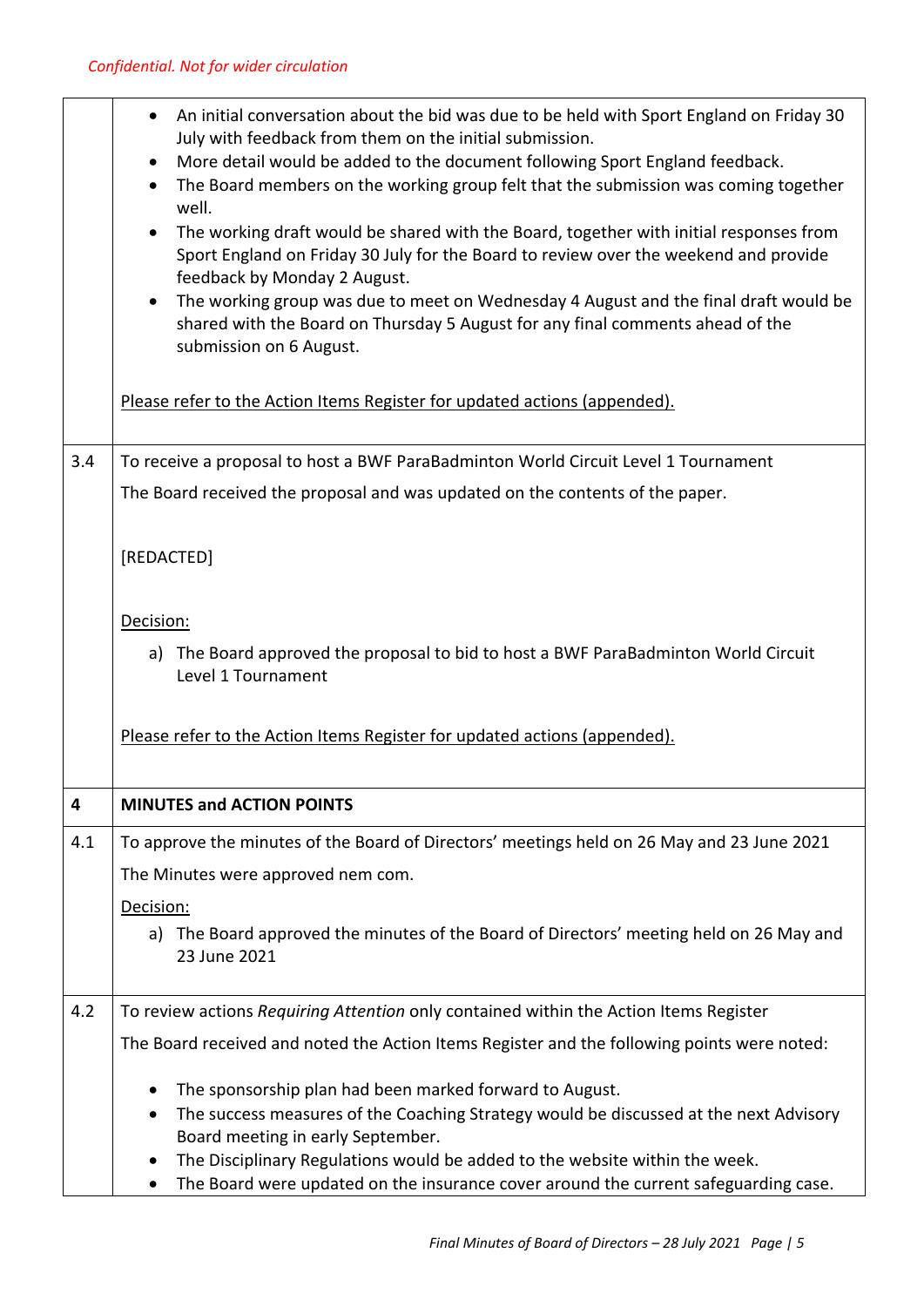| 4.3 | Matters Arising from the Board Meetings of 26 May and 23 June 2021 not notified in advance of<br>the meeting and not included in the agenda.                                                                                                                        |
|-----|---------------------------------------------------------------------------------------------------------------------------------------------------------------------------------------------------------------------------------------------------------------------|
|     | There were no further matters arising.                                                                                                                                                                                                                              |
| 5   | AoB                                                                                                                                                                                                                                                                 |
| 5.1 | Now appointed, the Senior Independent Director would start to request some feedback from<br>other Directors on the Chair. The Chair would also start the annual conversations with Directors.<br>(ACTION: SID/Chair)                                                |
| 5.2 | Board meetings would become face to face meetings from the September meeting. It was<br>hoped that an evening meal and overnight stay could be incorporated into the plans for the<br>meeting and this would be looked into. (ACTION: SW)                           |
| 5.3 | The Chair had been contacted by one of the Programme players about the recent players issues<br>and it was expected that any issues raised by them would be picked up by the Walk the Floor<br>review being organised with UK Sport.                                |
| 5.4 | The Chief Executive attended an event in Birmingham, earlier in the day, for the 'One Year to Go'<br>until the Commonwealth Games.                                                                                                                                  |
| 5.5 | [REDACTED]                                                                                                                                                                                                                                                          |
| 5.6 | An update on the redecoration/upgrade of the NBC bar area and quiet area was provided. A<br>capital plan of the building was being prepared and issues would be dealt with as necessary on<br>an urgent basis. The redecoration/upgrade would be part of that plan. |
| 5.7 | Negotiation on insurance was being undertaken. [REDACTED] had indicated that they would not<br>cascade down their insurance cover to members. It would be for Badminton England only so the<br>brokers were looking into alternatives.                              |

The meeting closed at 6.30 pm